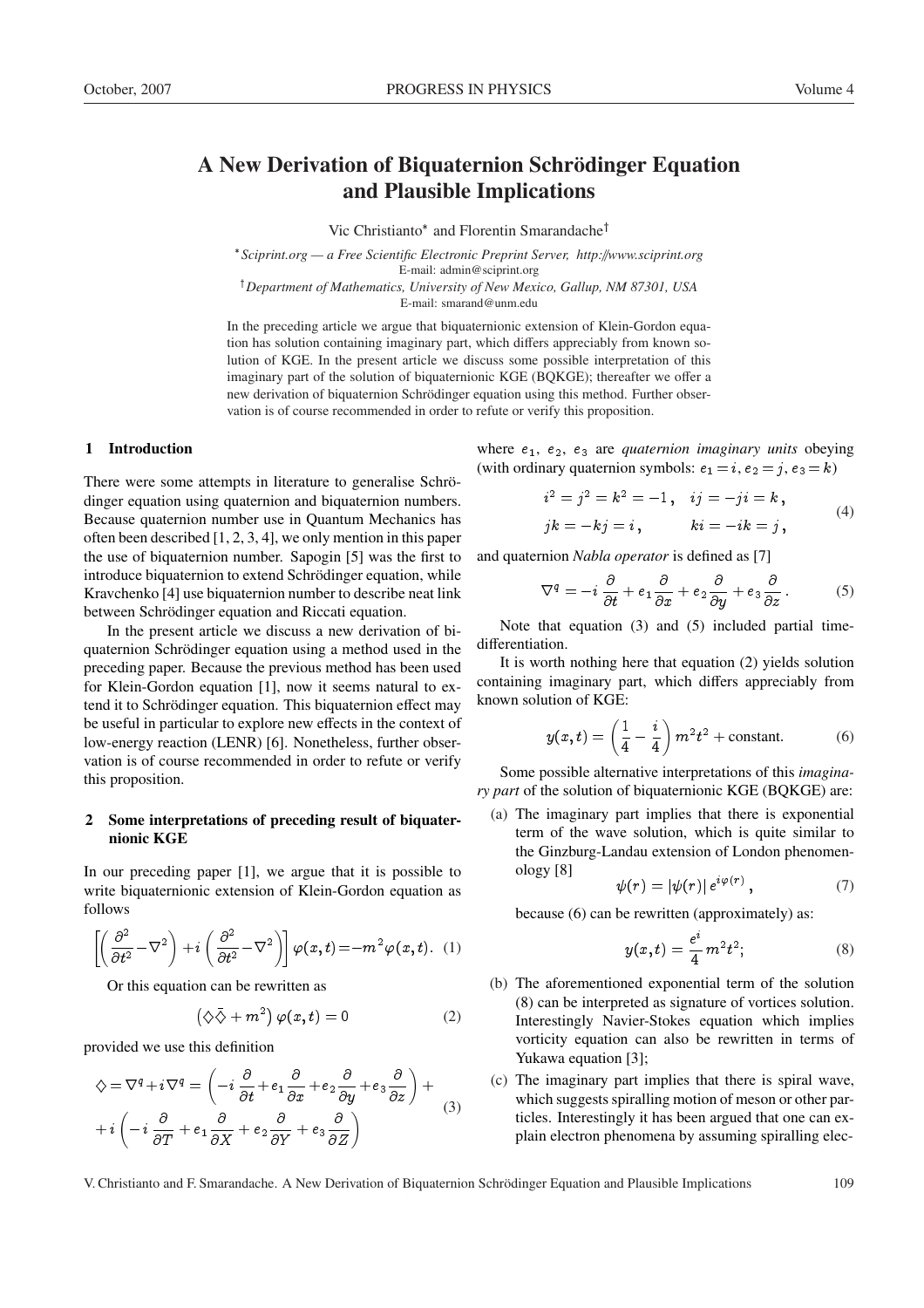trons [9]. Alternatively this spiralling wave may already be known in the form of Bierkeland flow. For meson observation, this could be interpreted as another form of meson, which may be called "supersymmetricmeson" [1];

- (d) The imaginary part of solution of BQKGE also implies that it consists of standard solution of KGE [1], and its alteration because of imaginary differential operator. That would mean the resulting wave is composed of two complementary waves;
- (e) Considering some recent proposals suggesting that neutrino can have *imaginary mass* [10], the aforementioned imaginary part of solution of BQKGE can also imply that the (supersymmetric-) meson may be composed of neutrino(s). This new proposition may require new thinking both on the nature of neutrino and also supersymmetric-meson [11].

While some of these propositions remain to be seen, in deriving the preceding BQKGE we follow Dirac's phrase that "*One can generalize his physics by generalizing his mathematics*". More specifically, we focus on using a "theorem" from this principle, i.e.: "*One can generalize his mathematics by generalizing his (di*ff*erential) operator*".

#### 3 Extended biquaternion Schrödinger equation

One can expect to use the same method described above to generalize the standard Schrödinger equation [12]

$$
\left[-\frac{\hbar^2}{2m}\Delta u + V(x)\right]u = Eu,
$$
\n(9)

or, in simplified form, [12, p.11]:

$$
(-\Delta + w_k) f_k = 0, \qquad k = 0, 1, 2, 3. \tag{10}
$$

In order to generalize equation (9) to biquaternion version (BQSE), we use first quaternion Nabla operator (5), and by noticing that  $\Delta \equiv \nabla \nabla$ , we get

$$
-\frac{\hbar^2}{2m}\left(\nabla^q\bar{\nabla}^q+\frac{\partial^2}{\partial t^2}\right)u+\left(V(x)-E\right)u=0.\qquad(11)
$$

Note that we shall introduce the second term in order to 'neutralize' the partial time-differentiation of  $\nabla^q \bar{\nabla}^q$  operator.

To get biquaternion form of equation (11) we can use our definition in equation (3) rather than (5), so we get

$$
-\frac{\hbar^2}{2m}\left(\diamond\bar{\diamond} + \frac{\partial^2}{\partial t^2} - i\frac{\partial^2}{\partial T^2}\right)u + \left(V(x) - E\right)u = 0. (12)
$$

This is an alternative version of *biquaternionic* Schrödinger equation, compared to Sapogin's [5] or Kravchenko's [4] method. We also note here that the route to *quaternionize* Schrödinger equation here is rather different from what is described by Horwitz [13, p. 6]

$$
\tilde{H}\,\psi = \psi\,e_1\,E\,,\tag{13}
$$

or

$$
\tilde{H}\,\psi\,q\,=\,\psi\,q\,\left(q^{-1}\,e_{1}\,q\right)E\,,\tag{14}
$$

where the quaternion number  $q$ , can be expressed as follows (see [13, p. 6] and [4])

$$
q = q_0 + \sum_{i=1}^{3} q_i e_i.
$$
 (15)

Nonetheless, further observation is of course recommended in order to refute or verify this proposition (12).

## 4 Numerical solution of biquaternion Schrödinger equation

It can be shown that numerical solution (using Maxima [14]) of biquaternionic extension of Schrödinger equation yields different result compared to the standard Schrödinger equation, as follows. For clarity, all solutions were computed in 1-D only.

For standard Schrödinger equation [12], one can rewrite equation (9) as follows:

(a) For 
$$
V(x) > E
$$
:

$$
-\frac{\hbar^2}{2m}\Delta u + a \cdot u = 0 \tag{16}
$$

(b) For 
$$
V(x) < E
$$
:

$$
-\frac{\hbar^2}{2m}\Delta u - a \cdot u = 0. \qquad (17)
$$

Numerical solution of equation (16) and (17) is given (by assuming  $\hbar = 1$  and  $m = 1/2$  for convenience)

(*%*i44) - 'diff (y, x, 2) + a\*y;  
(*%*o44) 
$$
a \cdot y - \frac{d^2}{d^2x}y
$$

\n- (a) For 
$$
V(x) > E
$$
:\n  $(\%i46) \text{ ode2 } (\%o44, y, x);$ \n $(\%o46) y = k_1 \cdot \exp(\sqrt{a \cdot x}) + k_2 \cdot \exp(-\sqrt{ax})$ \n
\n- (b) For  $V(x) < E$ :\n  $(\%i45) \text{ ode2 } (\%o44, y, x);$ \n
\n

$$
(\%045) \text{ g} = k_1 \cdot \sinh(\sqrt{a \cdot x}) + k_2 \cdot \cosh(\sqrt{a \cdot x})
$$

In the meantime, numerical solution of equation (12), is given (by assuming  $\hbar = 1$  and  $m = 1/2$  for convenience)

(a) For 
$$
V(x) > E
$$
:  
\n $(\%i38) (\%i+1)^* \text{diff } (y, x, 2) + a^*y$ ;  
\n $(\%o38) (i + 1) \frac{d^2}{d^2x} y + a \cdot y$   
\n $(\%i39) \text{ ode2 } (\%o38, y, x)$ ;  
\n $(\%o39) y = k_1 \cdot \sin(\sqrt{\frac{a}{i+1} \cdot x}) + k_2 \cdot \cos(\sqrt{\frac{a}{i+1} \cdot x})$   
\n(b) For  $V(x) < E$ :  
\n $(\%i40) (\%i+1)^* \text{diff } (y, x, 2) - a^*y$ ;  
\n $(\%o40) (i + 1) \frac{d^2}{d^2x} y - a \cdot y$   
\n $(\%i41) \text{ ode2 } (\%o40, y, x)$ ;  
\n $(\%o41)y = k_1 \cdot \sin(\sqrt{-\frac{a}{i+1} \cdot x}) + k_2 \cdot \cos(\sqrt{-\frac{a}{i+1} \cdot x})$ 

110 V. Christianto and F. Smarandache. A New Derivation of Biquaternion Schrödinger Equation and Plausible Implications